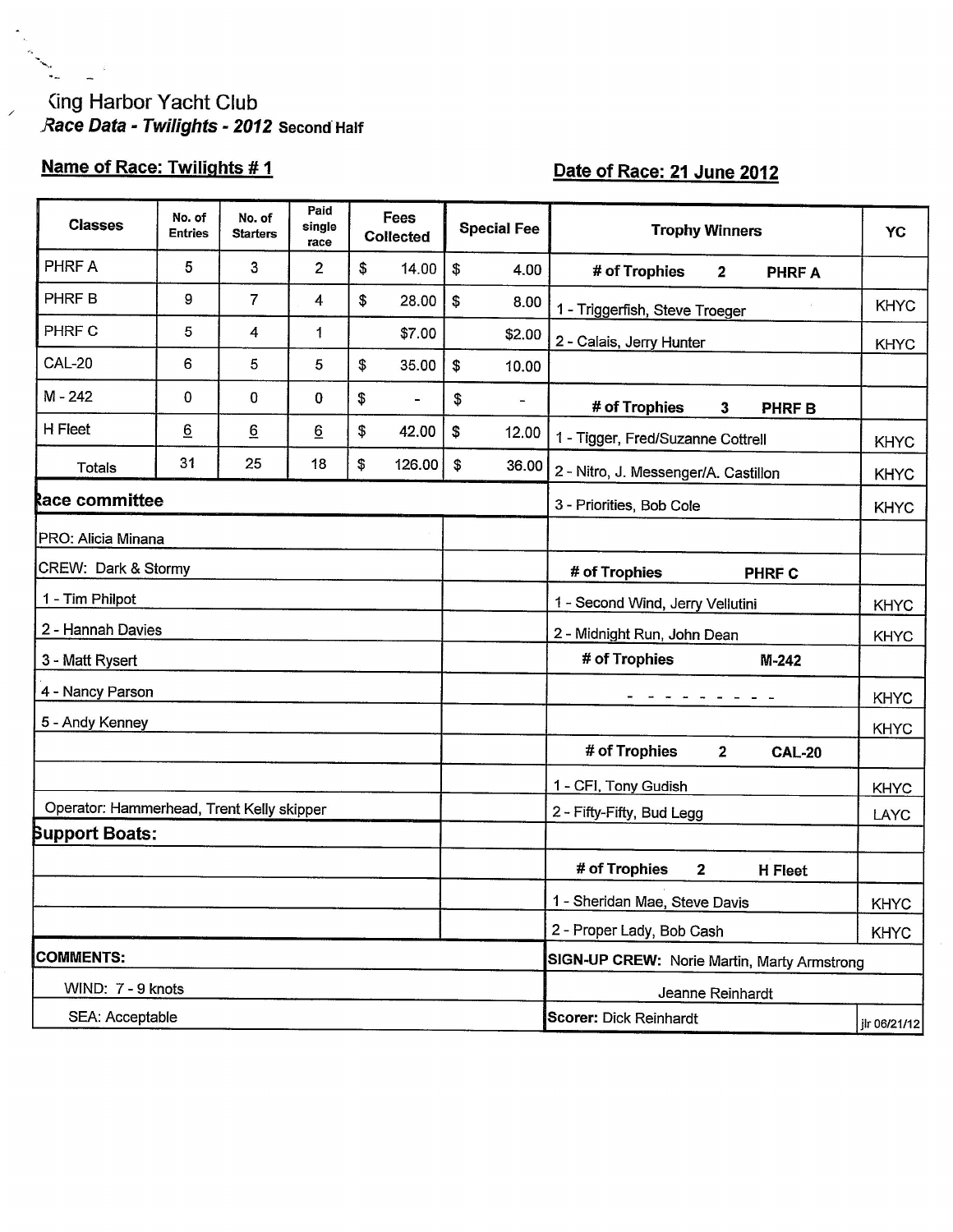#### **2012 2nd Half Twilights at KHYC #1 (Updated after Rating Review)**

#### **King Harbor Yacht Club** (No positions changed)

Race Date: 21 Jun 2012

Wind Speed: 7-9knots

PRO: Dark & Stormy

|                             | Div<br>Rank    | <b>Boat Name</b>        | Sail No.            | <b>Rating</b> | Finish<br><b>Time</b> | <b>Elapsed</b><br><b>Time</b> | Corrected<br><b>Time</b> | <b>Owner / Skipper</b>        | <b>Boat Type</b> |
|-----------------------------|----------------|-------------------------|---------------------|---------------|-----------------------|-------------------------------|--------------------------|-------------------------------|------------------|
| PHRF-A                      |                | Time on Time /          | Start Time 18:25:00 |               |                       |                               |                          |                               |                  |
|                             | $\mathbf{1}$   | Tiggerfish V            | 7024                | 60            | 19:34:46              | 01:09:46                      | 01:14:20                 | Steve Troeger                 | <b>Bean 40.7</b> |
|                             | $\overline{2}$ | Calais                  | 46575               | 75            | 19:36:53              | 01:11:53                      | 01:14:46                 | Jerry Hunter                  | Dencho 33        |
|                             | 3              | Blade *                 | 103                 | 27            | 19:31:40              | 01:06:40                      | 01:15:06                 | Mick Shlens                   | Melges 30        |
| <b>PHRF-B</b>               |                | Time on Time /          | Start Time 18:35:00 |               |                       |                               |                          |                               |                  |
|                             | $\mathbf{1}$   | Tigger *                | 42757               | 84            | 19:16:07              | 00:41:07                      | 00:42:09                 | Suzanne Cottrell              | J 33             |
|                             | $\mathfrak{2}$ | Nitro                   | 97626               | 84            | 19:20:01              | 00:45:01                      | 00:46:09                 | John Messenger/ Al Castillion | <b>J33</b>       |
|                             | 3              | Priorities <sup>*</sup> | 87309               | 96            | 19:20:54              | 00:45:54                      | 00:46:11                 | Bob Cole                      | Olson 30         |
|                             | 4              | <b>Flying Dutchman</b>  | 87027               | 87            | 19:21:49              | 00:46:49                      | 00:47:46                 | Jason Herring                 | Hobie 33         |
|                             | 5              | No Way !! *             | 28124               | 138           | 19:28:02              | 00:53:02                      | 00:50:06                 | Don Souther                   | $B-25$           |
| $\ensuremath{\mathsf{DNF}}$ | 8              | Primera                 | 27871               | 147           |                       |                               |                          | Mark Johnston                 | Columbia 30      |
| <b>OCS</b>                  | $8\,$          | Zipper                  | 57878               | 138           | 00:00:19              |                               |                          | Albert Solbes                 | <b>SC 27</b>     |
| <b>PHRF-C</b>               |                | Time on Time            | Start Time 18:40:00 |               |                       |                               |                          |                               |                  |
|                             | 1              | Second Wind             | 97668               | 222           | 19:27:06              | 00:47:06                      | 00:39:39                 | Jerry Vellutini               | Cal 25           |
|                             | $\overline{2}$ | Midnight Run            | 56782               | 165           | 19:29:47              | 00:49:47                      | 00:45:15                 | John Dean                     | Catalin 320      |
|                             | 3              | Ellis Island II *nl     | 1172                | 150           | 19:31:17              | 00:51:17                      | 00:47:37                 | Cacey Schilling               | Catalina 34      |
| <b>DNF</b>                  | 5              | Nina $*(NS)(np)$        | 37764               | 208           |                       |                               |                          | Rafael Ferandez               | Hunter 30        |
| <b>Cal 20</b>               |                | One Design              |                     |               |                       |                               |                          |                               |                  |
|                             | 1              | <b>CFI</b>              | 369                 |               |                       |                               |                          | Tony Gudish                   | Cal 20           |
|                             | $\mathbf{2}$   | Fifty-Fifty             | 50                  |               |                       |                               |                          | <b>Bud Legg</b>               | Cal 20           |